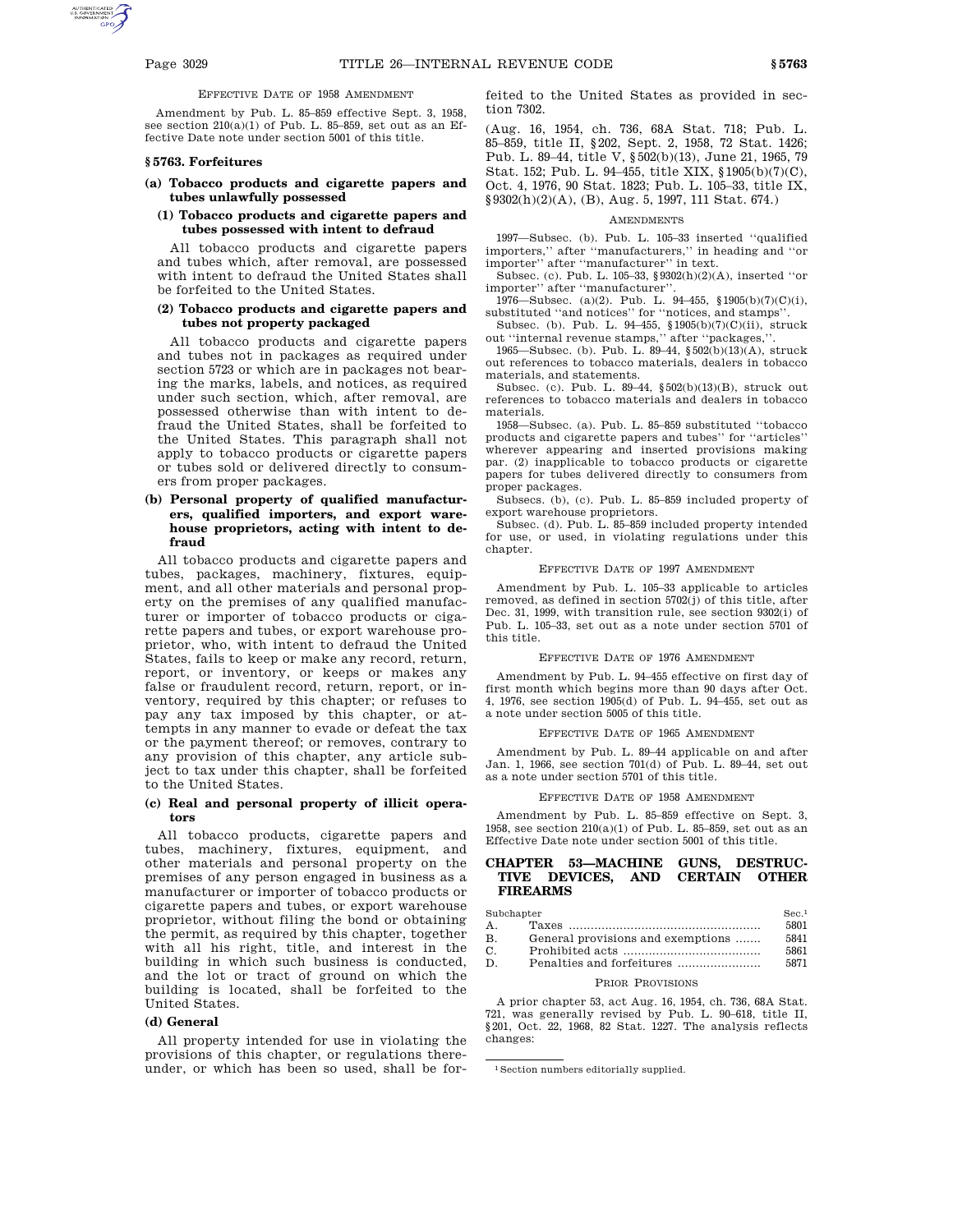''Machine Guns, Destructive Devices, and Certain Other Firearms'' for ''Machine Guns and Certain Other Firearms'' in the chapter heading;

''General provisions and exemptions'' for ''General provisions'' in subchapter B;

''Prohibited acts'' for ''Unlawful acts'' in subchapter C.

#### **Subchapter A—Taxes**

Part

| Ι. | Special (occupational) taxes. |
|----|-------------------------------|
|----|-------------------------------|

II. Tax on transferring firearms.

III. Tax on making firearms.

#### PRIOR PROVISIONS

A prior subchapter A consisted of parts I to IV, prior to the general revision of this chapter by Pub. L. 90–618, title II, §201, Oct. 22, 1968, 82 Stat. 1227.

# PART I—SPECIAL (OCCUPATIONAL) TAXES

| Sec.        |                                             |
|-------------|---------------------------------------------|
| <b>FOO1</b> | $T_{11}$ , and a set of the set of $T_{11}$ |

- 5801. Imposition of tax.<br>5802. Registration of
- Registration of importers, manufacturers, and dealers.

#### PRIOR PROVISIONS

A prior part I, act Aug. 16, 1964, ch. 736, 68A Stat. 721, and amended thereafter, consisted of sections 5801 to 5803, prior to the general revision of this chapter by Pub. L. 90–618, title II, §201, Oct. 22, 1968, 82 Stat. 1228.

#### **AMENDMENTS**

1987—Pub. L. 100–203, title X, §10512(g)(2), Dec. 22, 1987, 101 Stat. 1330–450, substituted ''Imposition of tax'' for ''Tax'' in item 5801.

### **§ 5801. Imposition of tax**

#### **(a) General rule**

On 1st engaging in business and thereafter on or before July 1 of each year, every importer, manufacturer, and dealer in firearms shall pay a special (occupational) tax for each place of business at the following rates:

(1) Importers and manufacturers: \$1,000 a year or fraction thereof.

(2) Dealers: \$500 a year or fraction thereof.

# **(b) Reduced rates of tax for small importers and manufacturers**

# **(1) In general**

Paragraph (1) of subsection (a) shall be applied by substituting ''\$500'' for ''\$1,000'' with respect to any taxpayer the gross receipts of which (for the most recent taxable year ending before the 1st day of the taxable period to which the tax imposed by subsection (a) relates) are less than \$500,000.

### **(2) Controlled group rules**

All persons treated as 1 taxpayer under section 5061(e)(3) shall be treated as 1 taxpayer for purposes of paragraph (1).

### **(3) Certain rules to apply**

For purposes of paragraph (1), rules similar to the rules of subparagraphs (B) and (C) of section  $448(c)(3)$  shall apply.

(Added Pub. L. 90–618, title II, §201, Oct. 22, 1968, 82 Stat. 1227; amended Pub. L. 100–203, title X, §10512(g)(1), Dec. 22, 1987, 101 Stat. 1330–449.)

#### PRIOR PROVISIONS

A prior section 5801, acts Aug. 16, 1954, ch. 736, 68A Stat. 721; Sept. 2, 1958, Pub. L. 85–859, title II, §203(a), 72 Stat. 1427; June 1, 1960, Pub. L. 86–478, §1, 74 Stat. 149, consisted of provisions similar to those comprising this section, prior to the general revision of this chapter by Pub. L. 90–618.

#### **AMENDMENTS**

1987—Pub. L. 100–203 substituted ''Imposition of tax'' for ''Tax'' in section catchline and amended text generally. Prior to amendment, text read as follows: ''On first engaging in business and thereafter on or before the first day of July of each year, every importer, manufacturer, and dealer in firearms shall pay a special (occupational) tax for each place of business at the following rates:

''(1) Importers.—\$500 a year or fraction thereof;

''(2) Manufacturers.—\$500 a year or fraction thereof;

''(3) Dealers.—\$200 a year or fraction thereof. Except an importer, manufacturer, or dealer who imports, manufactures, or deals in only weapons classified as 'any other weapon' under section 5845(e), shall pay a special (occupational) tax for each place of business at the following rates: Importers, \$25 a year or fraction thereof; manufacturers, \$25 a year or fraction thereof; dealers, \$10 a year or fraction thereof.''

### EFFECTIVE DATE OF 1987 AMENDMENT

Amendment by Pub. L. 100–203 effective Jan. 1, 1988, see section 10512(h) of Pub. L. 100–203, set out as a note under section 5111 of this title.

#### EFFECTIVE DATE

Section 207 of Pub. L. 90–618, as amended by Pub. L. 99–514, §2, Oct. 22, 1986, 100 Stat. 2095, provided that:

''(a) Section 201 of this title [enacting this chapter] shall take effect on the first day of the first month following the month in which it is enacted [October 1968].

''(b) Notwithstanding the provisions of subsection (a) or any other provision of law, any person possessing a firearm as defined in section 5845(a) of the Internal Revenue Code of 1986 [formerly I.R.C. 1954] (as amended by this title) which is not registered to him in the National Firearms Registration and Transfer Record shall register each firearm so possessed with the Secretary of the Treasury or his delegate in such form and manner as the Secretary or his delegate may require within the thirty days immediately following the effective date of section 201 of this Act [see subsec. (a) of this section]. Such registrations shall become a part of the National Firearms Registration and Transfer Record required to be maintained by section 5841 of the Internal Revenue Code of 1986 (as amended by this title). No information or evidence required to be submitted or retained by a natural person to register a firearm under this section shall be used, directly or indirectly, as evidence against such person in any criminal proceeding with respect to a prior or concurrent violation of law.

''(c) The amendments made by sections 202 through 206 of this title [amending sections 6806 and 7273 of this title, repealing sections 5692 and 6107 of this title, and enacting provisions set out as a note under this section] shall take effect on the date of enactment [Oct. 22, 1968].

''(d) The Secretary of the Treasury, after publication in the Federal Register of his intention to do so, is authorized to establish such period of amnesty, not to exceed ninety days in the case of any single period, and immunity from liability during any such period, as the Secretary determines will contribute to the purposes of this title [adding this chapter, and sections 6806 and 7273 of this title, repealing sections 5692 and 6107 of this title, and enacting provisions set out as notes under this section].''

### **§ 5802. Registration of importers, manufacturers, and dealers**

On first engaging in business and thereafter on or before the first day of July of each year, each importer, manufacturer, and dealer in firearms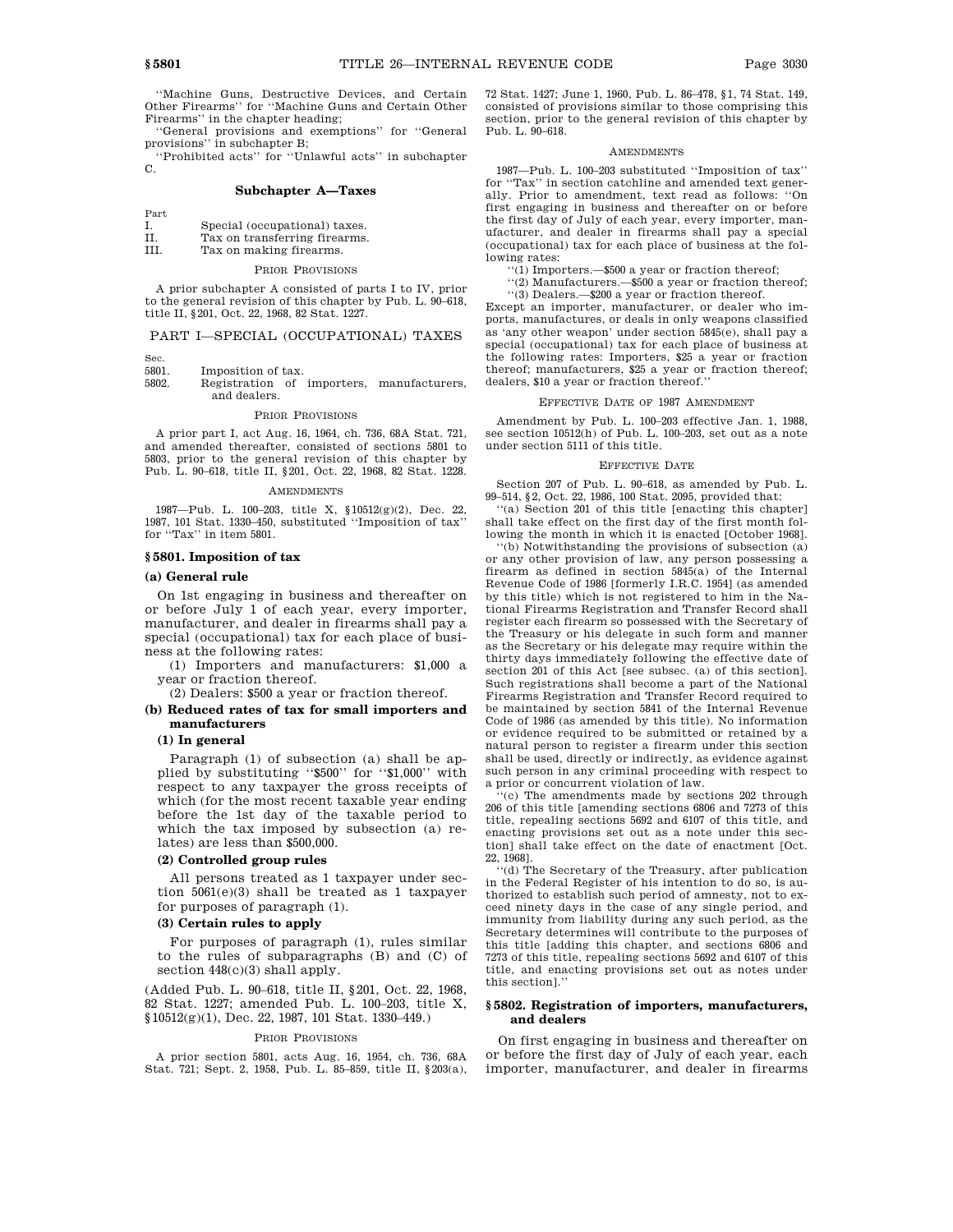shall register with the Secretary in each internal revenue district in which such business is to be carried on, his name, including any trade name, and the address of each location in the district where he will conduct such business. An individual required to register under this section shall include a photograph and fingerprints of the individual with the initial application. Where there is a change during the taxable year in the location of, or the trade name used in, such business, the importer, manufacturer, or dealer shall file an application with the Secretary to amend his registration. Firearms operations of an importer, manufacturer, or dealer may not be commenced at the new location or under a new trade name prior to approval by the Secretary of the application.

(Added Pub. L. 90–618, title II, §201, Oct. 22, 1968, 82 Stat. 1227; amended Pub. L. 94–455, title XIX, §1906(b)(13)(A), Oct. 4, 1976, 90 Stat. 1834; Pub. L. 103–322, title XI, §110301(b), Sept. 13, 1994, 108 Stat. 2012.)

### PRIOR PROVISIONS

A prior section 5802, act Aug. 16, 1954, ch. 736, 68A Stat. 721, consisted of provisions similar to those comprising this section, prior to the general revision of this chapter by Pub. L. 90–618.

A prior section 5803, act Aug. 16, 1954, ch. 736, 68A Stat. 722, made a cross reference to section 5812 exempting certain transfers, prior to the general revision of this chapter by Pub. L. 90–618.

#### AMENDMENTS

1994—Pub. L. 103–322 inserted after first sentence ''An individual required to register under this section shall include a photograph and fingerprints of the individual with the initial application.''

1976—Pub. L. 94–455 struck out ''or his delegate'' after ''Secretary'' wherever appearing.

### PART II—TAX ON TRANSFERRING FIREARMS

Sec. 5811. Transfer tax. 5812. Transfers.

### PRIOR PROVISIONS

A prior part II consisted of sections 5811 to 5814, prior to the general revision of this chapter by Pub. L. 90–618, title II, §201, Oct. 22, 1968, 82 Stat. 1227.

# **§ 5811. Transfer tax**

# **(a) Rate**

There shall be levied, collected, and paid on firearms transferred a tax at the rate of \$200 for each firearm transferred, except, the transfer tax on any firearm classified as any other weapon under section 5845(e) shall be at the rate of \$5 for each such firearm transferred.

### **(b) By whom paid**

The tax imposed by subsection (a) of this section shall be paid by the transferor.

### **(c) Payment**

The tax imposed by subsection (a) of this section shall be payable by the appropriate stamps prescribed for payment by the Secretary.

(Added Pub. L. 90–618, title II, §201, Oct. 22, 1968, 82 Stat. 1228; amended Pub. L. 94–455, title XIX, §1906(b)(13)(A), Oct. 4, 1976, 90 Stat. 1834.)

### PRIOR PROVISIONS

A prior section 5811, acts Aug. 16, 1954, ch. 736, 68A Stat. 722; Sept. 2, 1958, Pub. L. 85–859, title II, §203(b), 72 Stat. 1427; June 1, 1960, Pub. L. 86–478, §2, 74 Stat. 149, consisted of provisions similar to those comprising this section, prior to the general revision of this chapter by Pub. L. 90–618.

### **AMENDMENTS**

1976—Subsec. (c). Pub. L. 94–455 struck out ''or his delegate'' after ''Secretary''.

### EFFECTIVE DATE

Section effective on first day of first month following October 1968, see section 207 of Pub. L. 90–618, set out as a note under section 5801 of this title.

# **§ 5812. Transfers**

# **(a) Application**

A firearm shall not be transferred unless (1) the transferor of the firearm has filed with the Secretary a written application, in duplicate, for the transfer and registration of the firearm to the transferee on the application form prescribed by the Secretary; (2) any tax payable on the transfer is paid as evidenced by the proper stamp affixed to the original application form; (3) the transferee is identified in the application form in such manner as the Secretary may by regulations prescribe, except that, if such person is an individual, the identification must include his fingerprints and his photograph; (4) the transferor of the firearm is identified in the application form in such manner as the Secretary may by regulations prescribe; (5) the firearm is identified in the application form in such manner as the Secretary may by regulations prescribe; and (6) the application form shows that the Secretary has approved the transfer and the registration of the firearm to the transferee. Applications shall be denied if the transfer, receipt, or possession of the firearm would place the transferee in violation of law.

# **(b) Transfer of possession**

The transferee of a firearm shall not take possession of the firearm unless the Secretary has approved the transfer and registration of the firearm to the transferee as required by subsection (a) of this section.

(Added Pub. L. 90–618, title II, §201, Oct. 22, 1968, 82 Stat. 1228; amended Pub. L. 94–455, title XIX, §1906(b)(13)(A), Oct. 4, 1976, 90 Stat. 1834.)

#### PRIOR PROVISIONS

A prior section 5812, act Aug. 16, 1954, ch. 736, 68A Stat. 722, consisted of provisions similar to those comprising this section, prior to the general revision of this chapter by Pub. L. 90–618.

A prior section 5813, act Aug. 16, 1954, ch. 736, 68A Stat. 723, related to the affixing of the required stamps to the order form for the firearm, prior to the general revision of this chapter by Pub. L. 90–618.

A prior section 5814, acts Aug. 16, 1954, ch. 736, 68A Stat. 723; Sept. 2, 1958, Pub. L. 85–859, title II, §203(c), 72 Stat. 1427, related to the order forms required for the transfer of a firearm, prior to the general revision of this chapter by Pub. L. 90–618.

#### **AMENDMENTS**

1976—Subsecs. (a), (b). Pub. L. 94–455 struck out ''or his delegate'' after ''Secretary'' wherever appearing.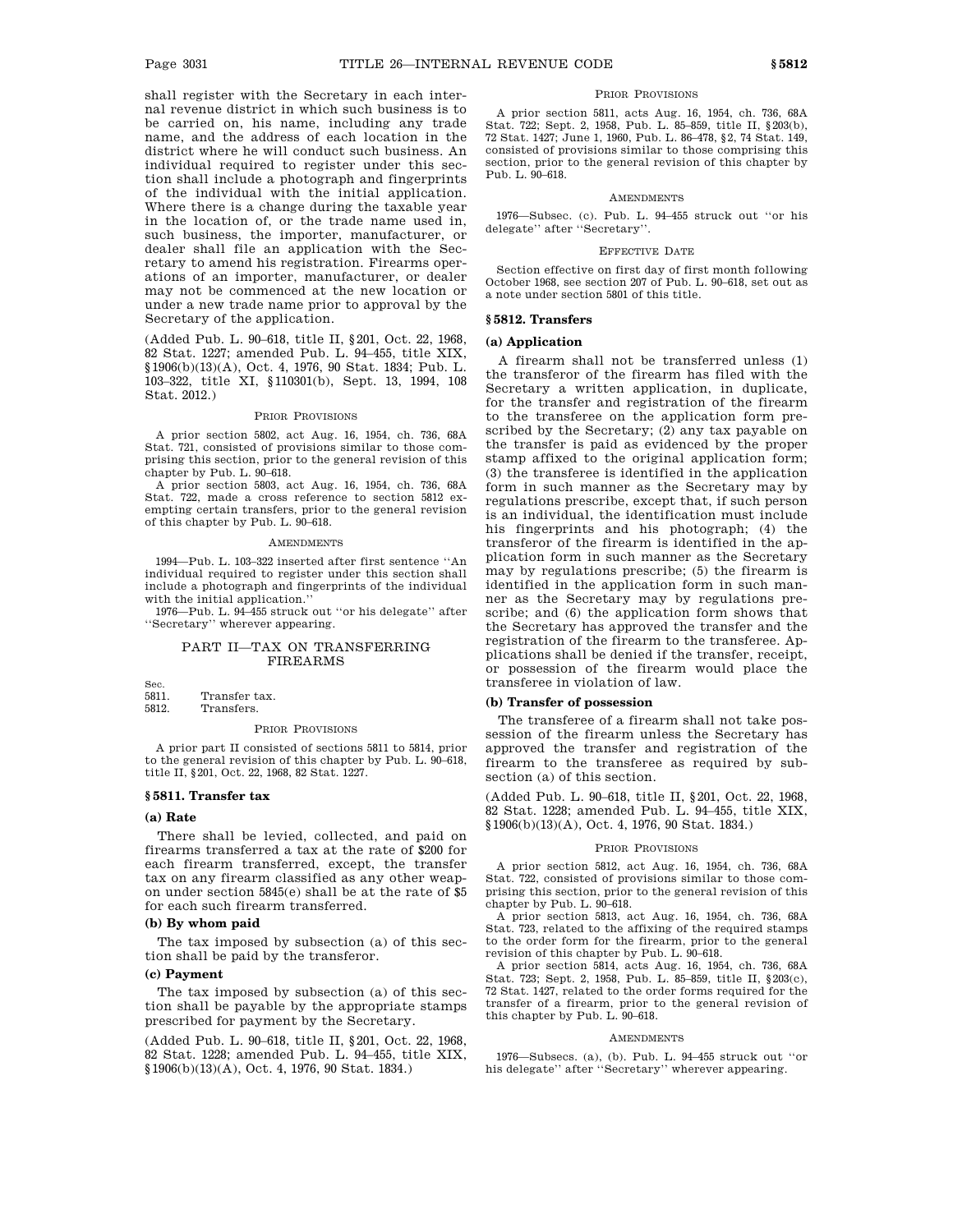# PART III—TAX ON MAKING FIREARMS

| Sec.  |             |
|-------|-------------|
| 5821. | Making tax. |
| 5822. | Making.     |

#### PRIOR PROVISIONS

A prior part III consisted of section 5821, prior to the general revision of this chapter by Pub. L. 90–618, title II, §201, Oct. 22, 1968, 82 Stat. 1227.

A prior part IV consisted of section 5831, prior to the general revision of this chapter by Pub. L. 90–618, title II, §201, Oct. 22, 1968, 82 Stat. 1227.

# **§ 5821. Making tax**

# **(a) Rate**

There shall be levied, collected, and paid upon the making of a firearm a tax at the rate of \$200 for each firearm made.

# **(b) By whom paid**

The tax imposed by subsection (a) of this section shall be paid by the person making the firearm.

# **(c) Payment**

The tax imposed by subsection (a) of this section shall be payable by the stamp prescribed for payment by the Secretary.

(Added Pub. L. 90–618, title II, §201, Oct. 22, 1968, 82 Stat. 1228; amended Pub. L. 94–455, title XIX, §1906(b)(13)(A), Oct. 4, 1976, 90 Stat. 1834.)

# PRIOR PROVISIONS

A prior section 5821, acts Aug. 16, 1954, ch. 736, 68A Stat. 724; Sept. 2, 1958, Pub. L. 85–859, title II, §203(d), 72 Stat. 1427, consisted of provisions similar to those comprising this section, prior to the general revision of this chapter by Pub. L. 90–618.

#### **AMENDMENTS**

1976—Subsec. (c). Pub. L. 94–455 struck out ''or his delegate'' after ''Secretary''.

#### EFFECTIVE DATE

Section effective on first day of first month following October 1968, see section 207 of Pub. L. 90–618, set out as a note under section 5801 of this title.

### **§ 5822. Making**

No person shall make a firearm unless he has (a) filed with the Secretary a written application, in duplicate, to make and register the firearm on the form prescribed by the Secretary; (b) paid any tax payable on the making and such payment is evidenced by the proper stamp affixed to the original application form; (c) identified the firearm to be made in the application form in such manner as the Secretary may by regulations prescribe; (d) identified himself in the application form in such manner as the Secretary may by regulations prescribe, except that, if such person is an individual, the identification must include his fingerprints and his photograph; and (e) obtained the approval of the Secretary to make and register the firearm and the application form shows such approval. Applications shall be denied if the making or possession of the firearm would place the person making the firearm in violation of law.

(Added Pub. L. 90–618, title II, §201, Oct. 22, 1968, 82 Stat. 1228; amended Pub. L. 94–455, title XIX, §1906(b)(13)(A), Oct. 4, 1976, 90 Stat. 1834.)

# PRIOR PROVISIONS

A prior section 5831, act Aug. 16, 1954, ch. 736, 68A Stat. 724, made a cross reference to section 4181 of this title relating to an excise tax on pistols, revolvers, and firearms, prior to the general revision of this chapter by Pub. L. 90–618, title II, §201, Oct. 22, 1968, 82 Stat. 1227.

### **AMENDMENTS**

1976—Pub. L. 94–455 struck out ''or his delegate'' after ''Secretary''.

# **Subchapter B—General Provisions and Exemptions**

Part

I. General provisions.<br>II. Exemptions

Exemptions.

# PRIOR PROVISIONS

A prior subchapter B consisted of sections 5841 to 5848, prior to the general revision of this chapter by Pub. L. 90–618, title II, §201, Oct. 22, 1968, 82 Stat. 1227.

# PART I—GENERAL PROVISIONS

- Sec.<br>5841. Registration of firearms.
- 5842. Identification of firearms.<br>5843. Records and returns.
- Records and returns.
- 5844. Importation.<br>5845. Definitions.
- Definitions.
- 5846. Other laws applicable.
- 5847. Effect on other law.1
- 5848. Restrictive use of information.
- 5849. Citation of chapter.

# **§ 5841. Registration of firearms**

### **(a) Central registry**

The Secretary shall maintain a central registry of all firearms in the United States which are not in the possession or under the control of the United States. This registry shall be known as the National Firearms Registration and Transfer Record. The registry shall include—

(1) identification of the firearm;

(2) date of registration; and

(3) identification and address of person enti-

tled to possession of the firearm.

# **(b) By whom registered**

Each manufacturer, importer, and maker shall register each firearm he manufactures, imports, or makes. Each firearm transferred shall be registered to the transferee by the transferor.

### **(c) How registered**

Each manufacturer shall notify the Secretary of the manufacture of a firearm in such manner as may by regulations be prescribed and such notification shall effect the registration of the firearm required by this section. Each importer, maker, and transferor of a firearm shall, prior to importing, making, or transferring a firearm, obtain authorization in such manner as required by this chapter or regulations issued thereunder to import, make, or transfer the firearm, and such authorization shall effect the registration of the firearm required by this section.

# **(d) Firearms registered on effective date of this Act**

A person shown as possessing a firearm by the records maintained by the Secretary pursuant

<sup>1</sup>So in original. Does not conform to section catchline.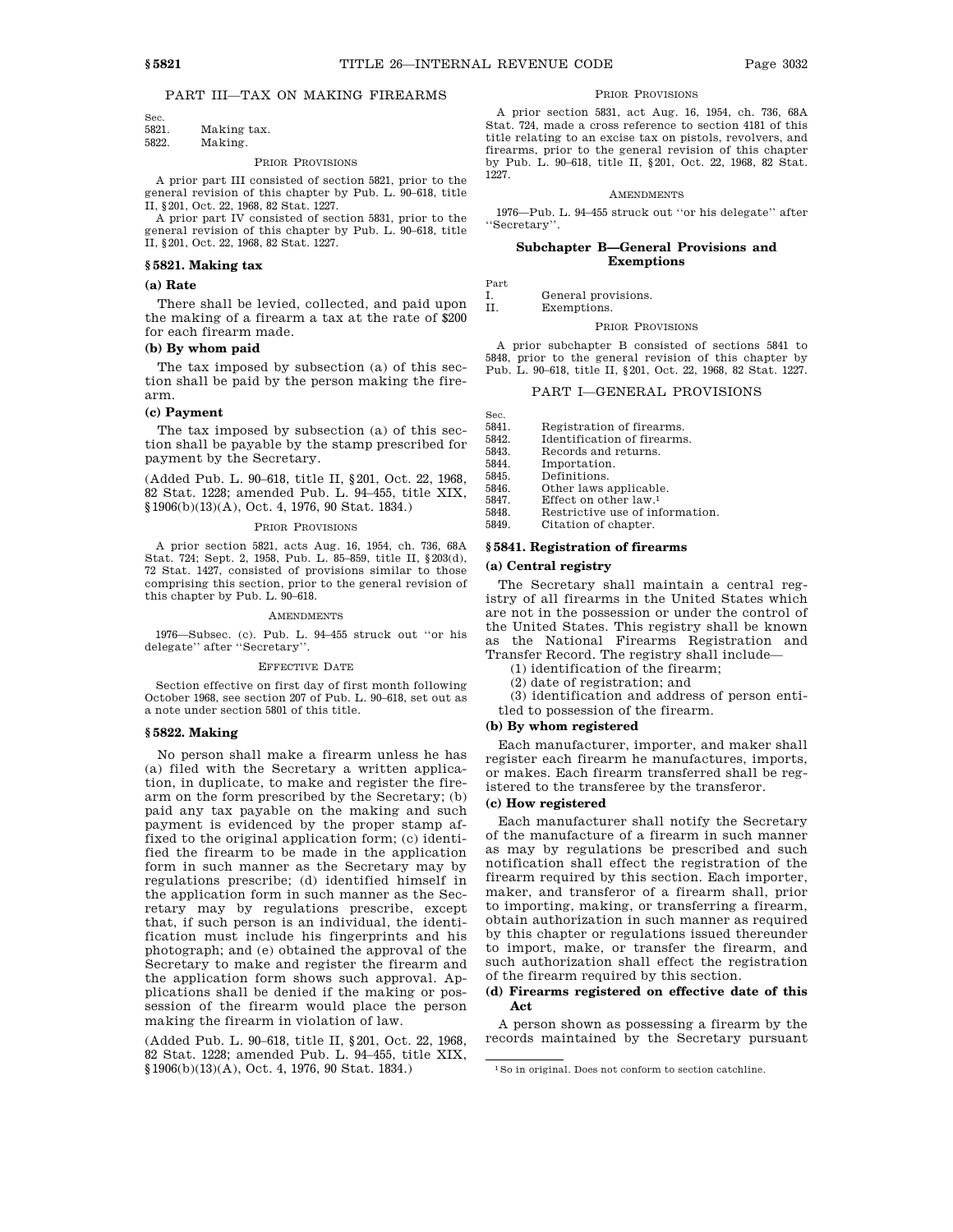to the National Firearms Act in force on the day immediately prior to the effective date of the National Firearms Act of 1968<sup>1</sup> shall be considered to have registered under this section the firearms in his possession which are disclosed by that record as being in his possession.

# **(e) Proof of registration**

A person possessing a firearm registered as required by this section shall retain proof of registration which shall be made available to the Secretary upon request.

(Added Pub. L. 90–618, title II, §201, Oct. 22, 1968, 82 Stat. 1229; amended Pub. L. 94–455, title XIX, §1906(b)(13)(A), Oct. 4, 1976, 90 Stat. 1834.)

# REFERENCES IN TEXT

The National Firearms Act in force prior to the effective date of the National Firearms Act of 1968, referred to in subsec. (d), probably means the National Firearms Act in force prior to the effective date of the National Firearms Act Amendments of 1968, which is act Aug. 16, 1954, ch. 736, 68A Stat. 721, as amended, and which was classified generally to prior chapter 53 (prior §5801 et seq.) of this title.

The effective date of this Act and the effective date of the National Firearms Act of 1968, referred to in subsec. (d) catchline and text, probably means the effective date of the National Firearms Act Amendments of 1968, which is Nov. 1, 1968. See section 207(a) of Pub. L. 90–618, set out as an Effective Date note under section 5801 of this title.

### PRIOR PROVISIONS

A prior section 5841, act Aug. 16, 1954, ch. 736, 68A Stat. 725, consisted of provisions similar to those comprising this section, prior to the general revision of this chapter by Pub. L. 90-618.

# AMENDMENTS

1976—Subsecs. (a), (c) to (e). Pub. L. 94–455 struck out ''or his delegate'' after ''Secretary'' wherever appearing.

#### EFFECTIVE DATE

Section effective on first day of first month following October 1968, see section 207 of Pub. L. 90–618, set out as a note under section 5801 of this title.

#### **§ 5842. Identification of firearms**

# **(a) Identification of firearms other than destructive devices**

Each manufacturer and importer and anyone making a firearm shall identify each firearm, other than a destructive device, manufactured, imported, or made by a serial number which may not be readily removed, obliterated, or altered, the name of the manufacturer, importer, or maker, and such other identification as the Secretary may by regulations prescribe.

### **(b) Firearms without serial number**

Any person who possesses a firearm, other than a destructive device, which does not bear the serial number and other information required by subsection (a) of this section shall identify the firearm with a serial number assigned by the Secretary and any other information the Secretary may by regulations prescribe.

# **(c) Identification of destructive device**

Any firearm classified as a destructive device shall be identified in such manner as the Secretary may by regulations prescribe.

(Added Pub. L. 90–618, title II, §201, Oct. 22, 1968, 82 Stat. 1230; amended Pub. L. 94–455, title XIX, §1906(b)(13)(A), Oct. 4, 1976, 90 Stat. 1834.)

### PRIOR PROVISIONS

A prior section 5842, act Aug. 16, 1954, ch. 736, 68A Stat. 725, related to books, records, and returns, prior to the general revision of this chapter by Pub. L. 90–618.

Provisions similar to those comprising this section were contained in prior section 5843, act Aug. 16, 1954, ch. 736, 68A Stat. 725, as amended by act Sept. 2, 1958, Pub. L. 85–859, title II, §203(e), 72 Stat. 1427, prior to the general revision of this chapter by Pub. L. 90–618.

#### AMENDMENTS

1976—Pub. L. 94–455 struck out ''or his delegate'' after ''Secretary'' wherever appearing.

# **§ 5843. Records and returns**

Importers, manufacturers, and dealers shall keep such records of, and render such returns in relation to, the importation, manufacture, making, receipt, and sale, or other disposition, of firearms as the Secretary may by regulations prescribe.

(Added Pub. L. 90–618, title II, §201, Oct. 22, 1968, 82 Stat. 1230; amended Pub. L. 94–455, title XIX, §1906(b)(13)(A), Oct. 4, 1976, 90 Stat. 1834.)

### PRIOR PROVISIONS

A prior section 5843, act Aug. 16, 1954, ch. 736, 68A Stat. 725, as amended by act Sept. 2, 1958, Pub. L. 85–859, title II, §203(e), 72 Stat. 1427, related to identification of firearms prior to the general revision of this chapter by Pub. L. 90–618.

Provisions similar to those comprising this section were contained in prior section 5842, act Aug. 16, 1954, 68A Stat. 725, prior to the general revision of this chapter by Pub. L. 90–618.

#### **AMENDMENTS**

1976—Pub. L. 94–455 struck out ''or his delegate'' after ''Secretary''.

### **§ 5844. Importation**

No firearm shall be imported or brought into the United States or any territory under its control or jurisdiction unless the importer establishes, under regulations as may be prescribed by the Secretary, that the firearm to be imported or brought in is—

(1) being imported or brought in for the use of the United States or any department, independent establishment, or agency thereof or any State or possession or any political subdivision thereof; or

(2) being imported or brought in for scientific or research purposes; or

(3) being imported or brought in solely for testing or use as a model by a registered manufacturer or solely for use as a sample by a registered importer or registered dealer;

except that, the Secretary may permit the conditional importation or bringing in of a firearm for examination and testing in connection with classifying the firearm.

(Added Pub. L. 90–618, title II, §201, Oct. 22, 1968, 82 Stat. 1230; amended Pub. L. 94–455, title XIX, §1906(b)(13)(A), Oct. 4, 1976, 90 Stat. 1834.)

# PRIOR PROVISIONS

A prior section 5844, act Aug. 16, 1954, ch. 736, 68A Stat. 725, related to exportation, prior to the general revision of this chapter by Pub. L. 90–618.

<sup>1</sup>So in original. See References in Text notes below.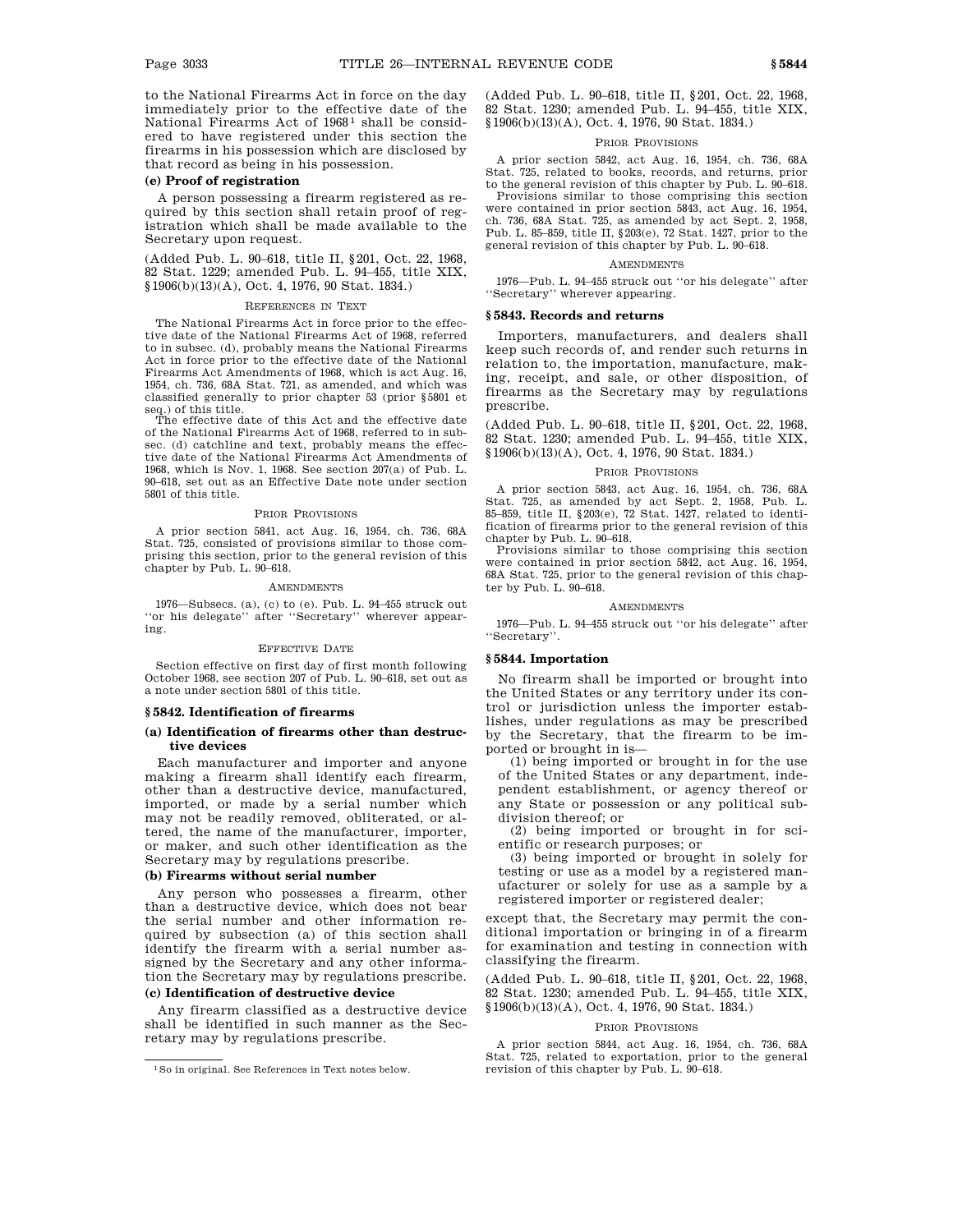Provisions similar to those comprising this section were contained in prior section 5845, act Aug. 16, 1954, ch. 736, 68A Stat. 725, prior to the general revision of this chapter by Pub. L. 90–618.

### **AMENDMENTS**

1976—Pub. L. 94–455 struck out ''or his delegate'' after ''Secretary'' wherever appearing.

# **§ 5845. Definitions**

For the purpose of this chapter—

# **(a) Firearm**

The term "firearm" means (1) a shotgun having a barrel or barrels of less than 18 inches in length; (2) a weapon made from a shotgun if such weapon as modified has an overall length of less than 26 inches or a barrel or barrels of less than 18 inches in length; (3) a rifle having a barrel or barrels of less than 16 inches in length; (4) a weapon made from a rifle if such weapon as modified has an overall length of less than 26 inches or a barrel or barrels of less than 16 inches in length; (5) any other weapon, as defined in subsection (e); (6) a machinegun; (7) any silencer (as defined in section 921 of title 18, United States Code); and (8) a destructive device. The term ''firearm'' shall not include an antique firearm or any device (other than a machinegun or destructive device) which, although designed as a weapon, the Secretary finds by reason of the date of its manufacture, value, design, and other characteristics is primarily a collector's item and is not likely to be used as a weapon.

# **(b) Machinegun**

The term ''machinegun'' means any weapon which shoots, is designed to shoot, or can be readily restored to shoot, automatically more than one shot, without manual reloading, by a single function of the trigger. The term shall also include the frame or receiver of any such weapon, any part designed and intended solely and exclusively, or combination of parts designed and intended, for use in converting a weapon into a machinegun, and any combination of parts from which a machinegun can be assembled if such parts are in the possession or under the control of a person.

# **(c) Rifle**

The term ''rifle'' means a weapon designed or redesigned, made or remade, and intended to be fired from the shoulder and designed or redesigned and made or remade to use the energy of the explosive in a fixed cartridge to fire only a single projectile through a rifled bore for each single pull of the trigger, and shall include any such weapon which may be readily restored to fire a fixed cartridge.

# **(d) Shotgun**

The term ''shotgun'' means a weapon designed or redesigned, made or remade, and intended to be fired from the shoulder and designed or redesigned and made or remade to use the energy of the explosive in a fixed shotgun shell to fire through a smooth bore either a number of projectiles (ball shot) or a single projectile for each pull of the trigger, and shall include any such weapon which may be readily restored to fire a fixed shotgun shell.

### **(e) Any other weapon**

The term ''any other weapon'' means any weapon or device capable of being concealed on the person from which a shot can be discharged through the energy of an explosive, a pistol or revolver having a barrel with a smooth bore designed or redesigned to fire a fixed shotgun shell, weapons with combination shotgun and rifle barrels 12 inches or more, less than 18 inches in length, from which only a single discharge can be made from either barrel without manual reloading, and shall include any such weapon which may be readily restored to fire. Such term shall not include a pistol or a revolver having a rifled bore, or rifled bores, or weapons designed, made, or intended to be fired from the shoulder and not capable of firing fixed ammunition.

# **(f) Destructive device**

The term ''destructive device'' means (1) any explosive, incendiary, or poison gas (A) bomb, (B) grenade, (C) rocket having a propellent charge of more than four ounces, (D) missile having an explosive or incendiary charge of more than one-quarter ounce, (E) mine, or (F) similar device; (2) any type of weapon by whatever name known which will, or which may be readily converted to, expel a projectile by the action of an explosive or other propellant, the barrel or barrels of which have a bore of more than one-half inch in diameter, except a shotgun or shotgun shell which the Secretary finds is generally recognized as particularly suitable for sporting purposes; and (3) any combination of parts either designed or intended for use in converting any device into a destructive device as defined in subparagraphs (1) and (2) and from which a destructive device may be readily assembled. The term ''destructive device'' shall not include any device which is neither designed nor redesigned for use as a weapon; any device, although originally designed for use as a weapon, which is redesigned for use as a signaling, pyrotechnic, line throwing, safety, or similar device; surplus ordnance sold, loaned, or given by the Secretary of the Army pursuant to the provisions of section 4684(2), 4685, or 4686 of title 10 of the United States Code; or any other device which the Secretary finds is not likely to be used as a weapon, or is an antique or is a rifle which the owner intends to use solely for sporting purposes.

### **(g) Antique firearm**

The term "antique firearm" means any firearm not designed or redesigned for using rim fire or conventional center fire ignition with fixed ammunition and manufactured in or before 1898 (including any matchlock, flintlock, percussion cap, or similar type of ignition system or replica thereof, whether actually manufactured before or after the year 1898) and also any firearm using fixed ammunition manufactured in or before 1898, for which ammunition is no longer manufactured in the United States and is not readily available in the ordinary channels of commercial trade.

### **(h) Unserviceable firearm**

The term ''unserviceable firearm'' means a firearm which is incapable of discharging a shot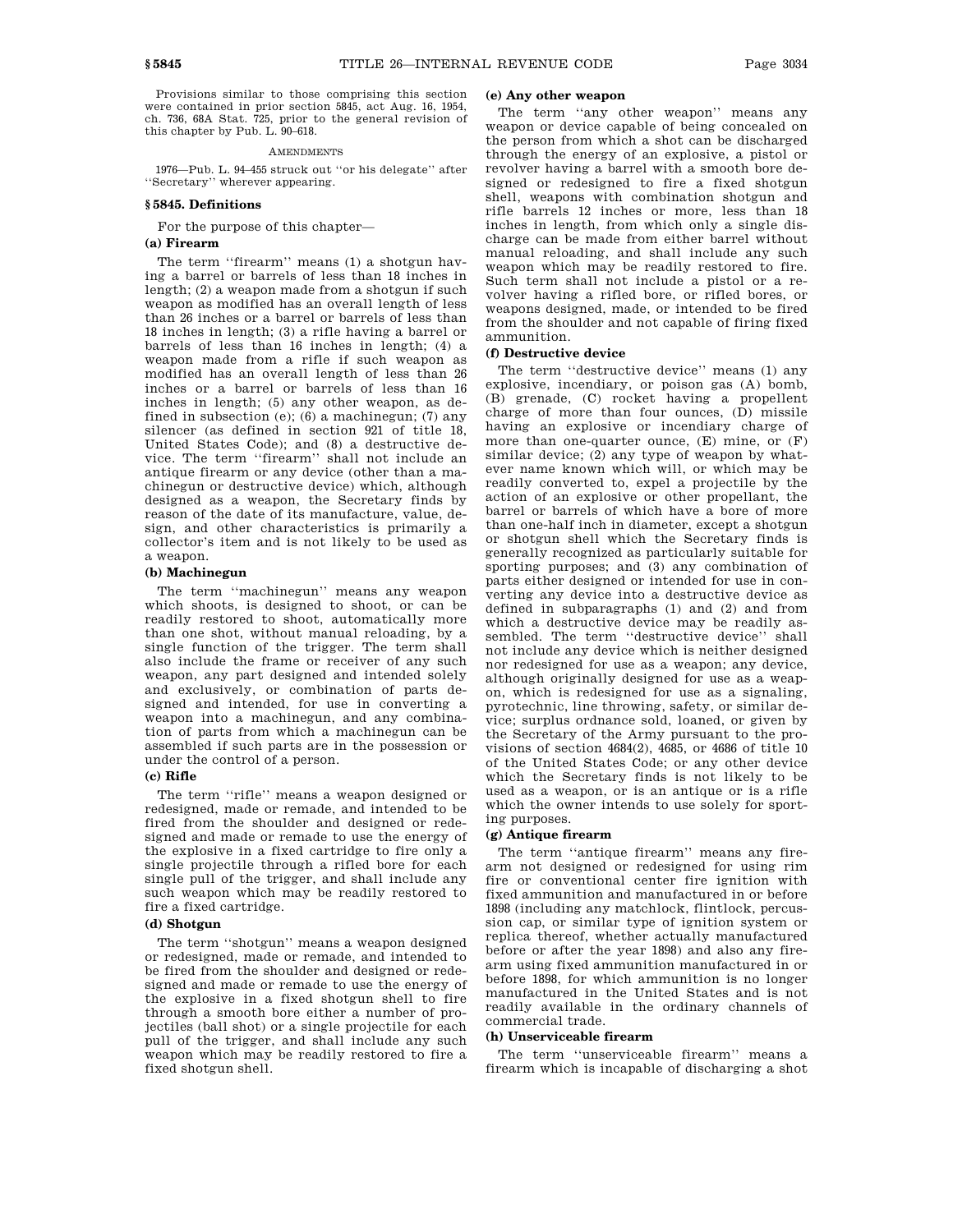by means of an explosive and incapable of being readily restored to a firing condition.

# **(i) Make**

The term ''make'', and the various derivatives of such word, shall include manufacturing (other than by one qualified to engage in such business under this chapter), putting together, altering, any combination of these, or otherwise producing a firearm.

# **(j) Transfer**

The term "transfer" and the various derivatives of such word, shall include selling, assigning, pledging, leasing, loaning, giving away, or otherwise disposing of.

# **(k) Dealer**

The term ''dealer'' means any person, not a manufacturer or importer, engaged in the business of selling, renting, leasing, or loaning firearms and shall include pawnbrokers who accept firearms as collateral for loans.

# **(***l***) Importer**

The term ''importer'' means any person who is engaged in the business of importing or bringing firearms into the United States.

# **(m) Manufacturer**

The term ''manufacturer'' means any person who is engaged in the business of manufacturing firearms.

(Added Pub. L. 90–618, title II, §201, Oct. 22, 1968, 82 Stat. 1230; amended Pub. L. 94–455, title XIX, §1906(b)(13)(A), (J), Oct. 4, 1976, 90 Stat. 1834, 1835; Pub. L. 99–308, §109, May 19, 1986, 100 Stat. 460.)

#### PRIOR PROVISIONS

A prior section 5845, act Aug. 16, 1954, ch. 736, 68A Stat. 725, related to the importation of firearms into the United States or its territory, prior to the general revisions of this chapter by Pub. L. 90–618.

Provisions similar to those comprising this section were contained in prior section 5848, act Aug. 16, 1954, ch. 736, 68A Stat. 727, as amended by acts Sept. 2, 1958, Pub. L. 85–859, title II, §203(f), 72 Stat. 1427; June 1, 1960, Pub. L. 86–478, §3, 74 Stat. 149, prior to the general revision of this chapter by Pub. L. 90–618.

### **AMENDMENTS**

1986—Subsec. (a)(7). Pub. L. 99–308, §109(b), substituted ''any silencer (as defined in section 921 of title 18, United States Code)'' for ''a muffler or a silencer for any firearm whether or not such firearm is included within this definition''.

Subsec. (b). Pub. L. 99–308, §109(a), substituted ''any part designed and intended solely and exclusively, or combination of parts designed and intended, for use in converting a weapon into a machinegun,'' for ''any combination of parts designed and intended for use in

converting a weapon into a machinegun,''. 1976—Subsec. (a). Pub. L. 94–455, §1906(b)(13)(A), struck out ''or his delegate'' after ''Secretary''.

Subsec. (f). Pub. L. 94–455, §1906(b)(13)(A), (J), struck<br>out "or his delegate" after "shotgun or shotgun shell<br>which the Secretary" and "of the Treasury or his delegate'' after ''or any other device which the Secretary''.

## EFFECTIVE DATE OF 1986 AMENDMENT

Amendment by Pub. L. 99–308 effective 180 days after May 19, 1986, see section 110(a) of Pub. L. 99–308, set out as a note under section 921 of Title 18, Crimes and Criminal Procedure.

#### EFFECTIVE DATE

Section effective on first day of first month following October 1968, except as to persons possessing firearms as defined in subsec. (a) of this section which are not registered to such persons in the National Firearms Registration and Transfer Record, see section 207 of Pub. L. 90–618, set out as a note under section 5801 of this title.

### **§ 5846. Other laws applicable**

All provisions of law relating to special taxes imposed by chapter 51 and to engraving, issuance, sale, accountability, cancellation, and distribution of stamps for tax payment shall, insofar as not inconsistent with the provisions of this chapter, be applicable with respect to the taxes imposed by sections 5801, 5811, and 5821.

(Added Pub. L. 90–618, title II, §201, Oct. 22, 1968, 82 Stat. 1232.)

### PRIOR PROVISIONS

A prior section 5846, act Aug. 16, 1954, ch. 736, 68A Stat. 726, consisted of provisions similar to those comprising this section, prior to the general revision of this chapter by Pub. L. 90–618.

# **§ 5847. Effect on other laws**

Nothing in this chapter shall be construed as modifying or affecting the requirements of section 414 of the Mutual Security Act of 1954, as amended, with respect to the manufacture, exportation, and importation of arms, ammunition, and implements of war.

(Added Pub. L. 90–618, title II, §201, Oct. 22, 1968, 82 Stat. 1232.)

#### REFERENCES IN TEXT

Section 414 of the Mutual Security Act of 1954, as amended, referred to in text, was classified to section 1934 of Title 22, Foreign Relations and Intercourse, and was repealed by section 212(b)(1) of Pub. L. 94–329, title II, 90 Stat. 745. Section 212(b)(1) of Pub. L. 94–329, also provided that any reference to section 414 of the Mutual Security Act of 1954 shall be deemed to be a reference to section 38 of the Arms Export Control Act. Section 38 of the Arms Export Control Act is classified to section 2778 of Title 22.

#### PRIOR PROVISIONS

A prior section 5847, act Aug. 16, 1954, ch. 736, 68A Stat. 726, related to regulations which the Secretary or his delegate may prescribe, prior to the general revision of this chapter by Pub. L. 90–618.

### **§ 5848. Restrictive use of information**

# **(a) General rule**

No information or evidence obtained from an application, registration, or records required to be submitted or retained by a natural person in order to comply with any provision of this chapter or regulations issued thereunder, shall, except as provided in subsection (b) of this section, be used, directly or indirectly, as evidence against that person in a criminal proceeding with respect to a violation of law occurring prior to or concurrently with the filing of the application or registration, or the compiling of the records containing the information or evidence.

# **(b) Furnishing false information**

Subsection (a) of this section shall not preclude the use of any such information or evidence in a prosecution or other action under any applicable provision of law with respect to the furnishing of false information.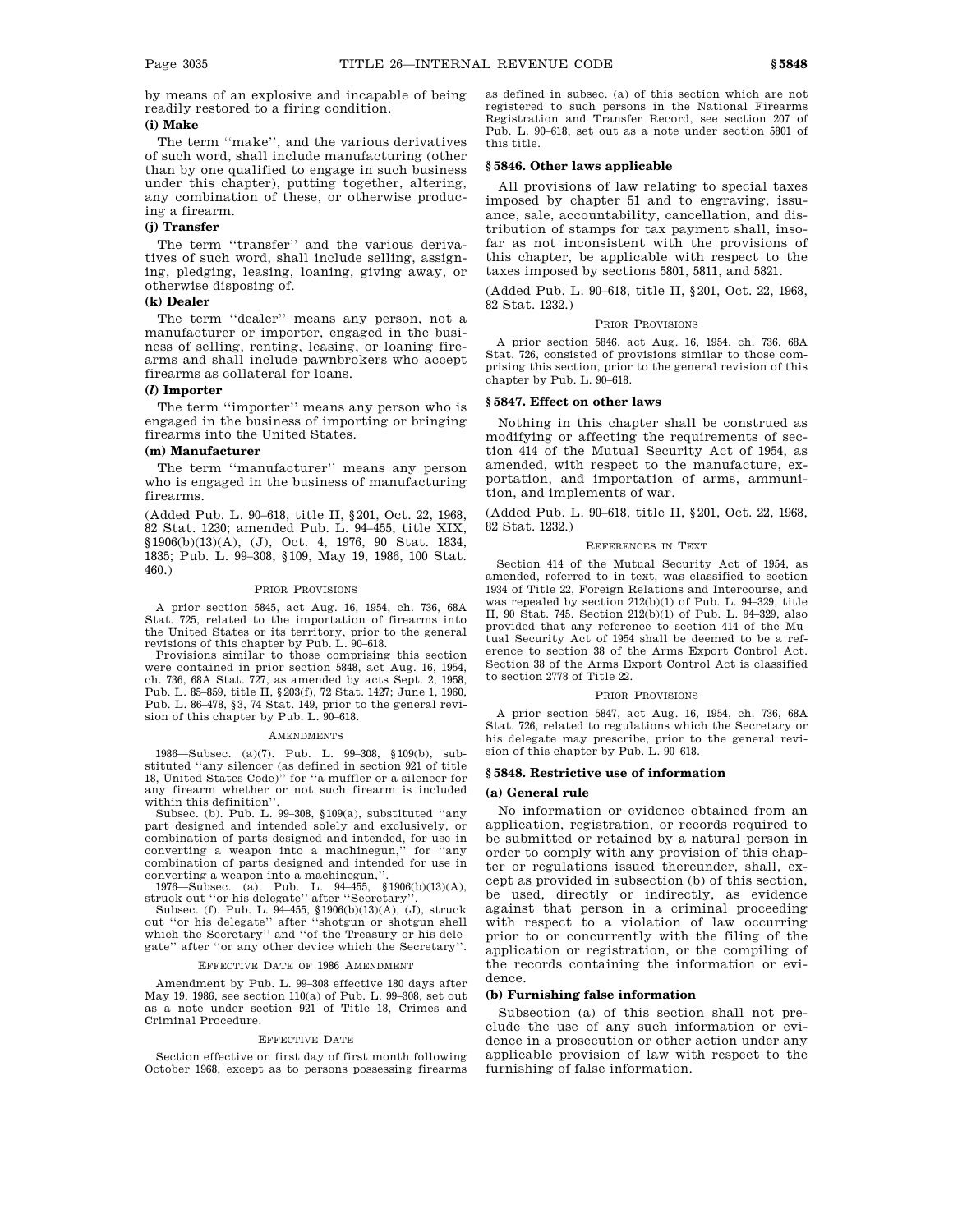(Added Pub. L. 90–618, title II, §201, Oct. 22, 1968, 82 Stat. 1232.)

#### PRIOR PROVISIONS

A prior section 5848, act Aug. 16, 1954, ch. 736, 68A Stat. 727, as amended by acts Sept. 2, 1958, Pub. L. 85–859, title II, §203(f), 72 Stat. 1427; June 1, 1960, Pub. L. 86–478, §3, 74 Stat. 149, related to definition of a firearm, machine gun, rifle, shotgun, other weapon, importer, manufacturer, dealer, interstate commerce, transfer and person, prior to the general revision of this chapter by Pub. L. 90–618.

### **§ 5849. Citation of chapter**

This chapter may be cited as the ''National Firearms Act'' and any reference in any other provision of law to the ''National Firearms Act'' shall be held to refer to the provisions of this chapter.

(Added Pub. L. 90–618, title II, §201, Oct. 22, 1968, 82 Stat. 1232.)

### PRIOR PROVISIONS

A prior section 5849, Pub. L. 85–859, title II, §203(g)(1), Sept. 2, 1958, 72 Stat. 1427, consisted of provisions similar to those comprising this section, prior to the general revision of this chapter by Pub. L. 90–618.

### SHORT TITLE

Section 202 of Pub. L. 90–618 provided that: ''The amendments made by section 201 of this title [enacting this chapter] shall be cited as the 'National Firearms Act Amendments of 1968'.''

# PART II—EXEMPTIONS

Sec.<br>5851.

- 5851. Special (occupational) tax exemption.<br>5852. General transfer and making exemption
- 5852. General transfer and making exemption.<sup>1</sup><br>5853. Exemption from transfer and making Exemption from transfer and making tax
- available to certain governmental entities and officials.1
- 5854. Exportation of firearms exempt from transfer tax.

# **§ 5851. Special (occupational) tax exemption**

# **(a) Business with United States**

Any person required to pay special (occupational) tax under section 5801 shall be relieved from payment of that tax if he establishes to the satisfaction of the Secretary that his business is conducted exclusively with, or on behalf of, the United States or any department, independent establishment, or agency thereof. The Secretary may relieve any person manufacturing firearms for, or on behalf of, the United States from compliance with any provision of this chapter in the conduct of such business.

### **(b) Application**

The exemption provided for in subsection (a) of this section may be obtained by filing with the Secretary an application on such form and containing such information as may by regulations be prescribed. The exemptions must thereafter be renewed on or before July 1 of each year. Approval of the application by the Secretary shall entitle the applicant to the exemptions stated on the approved application.

(Added Pub. L. 90–618, title II, §201, Oct. 22, 1968, 82 Stat. 1233; amended Pub. L. 94–455, title XIX, §1906(b)(13)(A), Oct. 4, 1976, 90 Stat. 1834.)

# PRIOR PROVISIONS

A prior section 5851, act Aug. 16, 1954, ch. 736, 68A Stat. 728, as amended by act Sept. 2, 1958, Pub. L. 85–859, title II, §203(h)(1), (2), 72 Stat. 1428, related to possessing firearms illegally, prior to the general revi-sion of this chapter by Pub. L. 90–618. See section 5861(b) of this title.

Provisions similar to those comprising this section were contained in prior section 5812, act Aug. 16, 1954, ch. 736, 68A Stat. 722, prior to the general revision of this chapter by Pub. L. 90–618.

#### AMENDMENTS

1976—Subsecs. (a), (b). Pub. L. 94–455 struck out ''or his delegate'' after ''Secretary'' wherever appearing.

#### EFFECTIVE DATE

Section effective on first day of first month following October 1968, see section 207 of Pub. L. 90–618, set out as a note under section 5801 of this title.

### **§ 5852. General transfer and making tax exemption**

## **(a) Transfer**

Any firearm may be transferred to the United States or any department, independent establishment, or agency thereof, without payment of the transfer tax imposed by section 5811.

# **(b) Making by a person other than a qualified manufacturer**

Any firearm may be made by, or on behalf of, the United States, or any department, independent establishment, or agency thereof, without payment of the making tax imposed by section 5821.

# **(c) Making by a qualified manufacturer**

A manufacturer qualified under this chapter to engage in such business may make the type of firearm which he is qualified to manufacture without payment of the making tax imposed by section 5821.

# **(d) Transfers between special (occupational) taxpayers**

A firearm registered to a person qualified under this chapter to engage in business as an importer, manufacturer, or dealer may be transferred by that person without payment of the transfer tax imposed by section 5811 to any other person qualified under this chapter to manufacture, import, or deal in that type of firearm.

# **(e) Unserviceable firearm**

An unserviceable firearm may be transferred as a curio or ornament without payment of the transfer tax imposed by section 5811, under such requirements as the Secretary may by regulations prescribe.

# **(f) Right to exemption**

No firearm may be transferred or made exempt from tax under the provisions of this section unless the transfer or making is performed pursuant to an application in such form and manner as the Secretary may by regulations prescribe.

(Added Pub. L. 90–618, title II, §201, Oct. 22, 1968, 82 Stat. 1233; amended Pub. L. 94–455, title XIX, §1906(b)(13)(A), Oct. 4, 1976, 90 Stat. 1834.)

#### PRIOR PROVISIONS

A prior section 5852, act Aug. 16, 1954, ch. 736, 68A Stat. 728, related to removing or changing identifica-

<sup>1</sup>So in original. Does not conform to section catchline.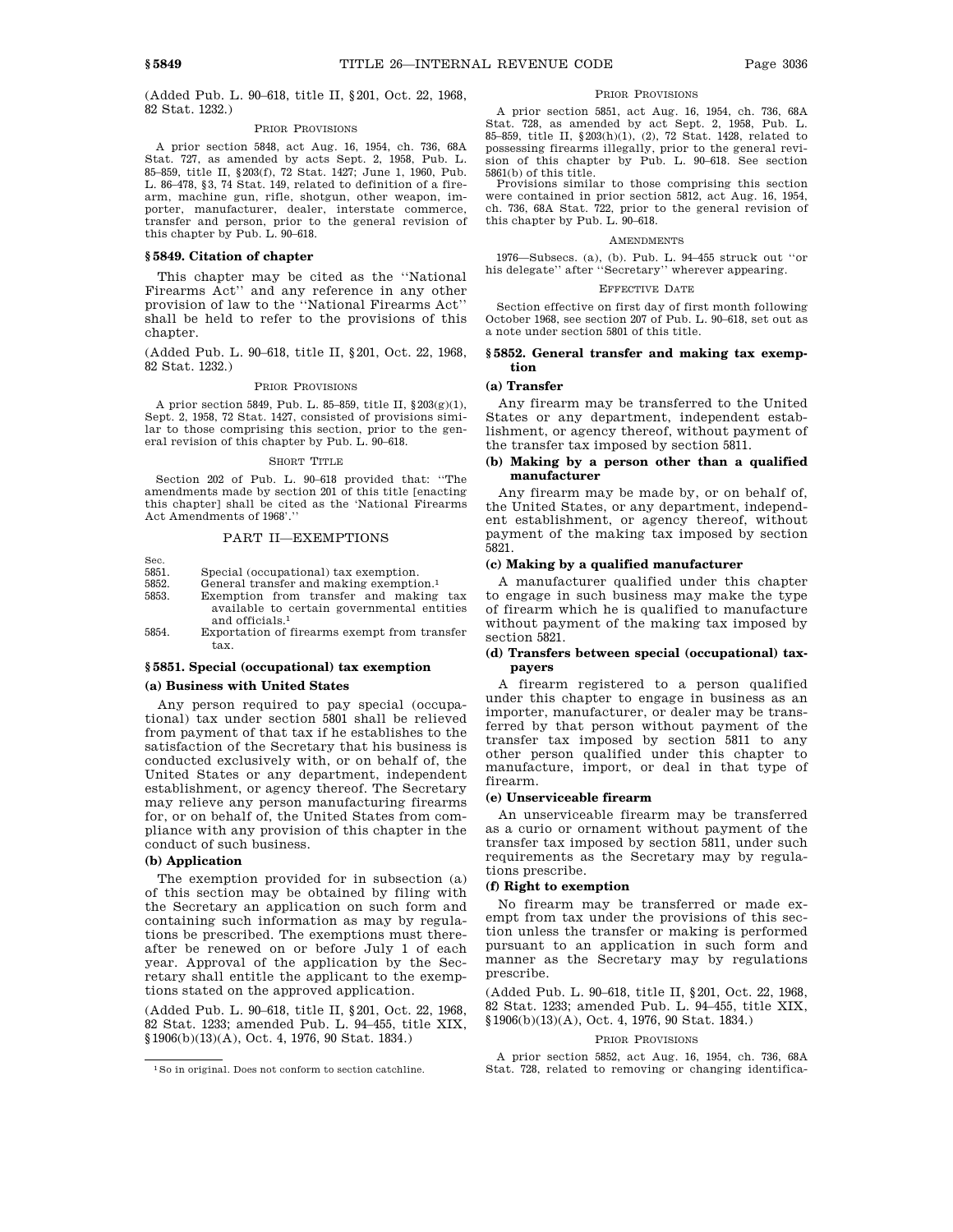tion marks, prior to the general revision of this chapter by Pub. L. 90–618. See section 5861(g) of this title and section 922(k) of Title 18, Crimes and Criminal Procedure.

Provisions similar to those comprising this section were contained in prior section 5814, act Aug. 16, 1954, ch. 736, 68A Stat. 723, as amended by act Sept. 2, 1958, Pub. L. 85–859, title II, §203(c), 72 Stat. 1427, prior to the general revision of this chapter by Pub. L. 90–618.

### AMENDMENTS

1976—Subsecs. (e), (f). Pub. L. 94–455 struck out ''or his delegate'' after ''Secretary''.

# **§ 5853. Transfer and making tax exemption available to certain governmental entities**

# **(a) Transfer**

A firearm may be transferred without the payment of the transfer tax imposed by section 5811 to any State, possession of the United States, any political subdivision thereof, or any official police organization of such a government entity engaged in criminal investigations.

# **(b) Making**

A firearm may be made without payment of the making tax imposed by section 5821 by, or on behalf of, any State, or possession of the United States, any political subdivision thereof, or any official police organization of such a government entity engaged in criminal investigations.

# **(c) Right to exemption**

No firearm may be transferred or made exempt from tax under this section unless the transfer or making is performed pursuant to an application in such form and manner as the Secretary may by regulations prescribe.

(Added Pub. L. 90–618, title II, §201, Oct. 22, 1968, 82 Stat. 1233; amended Pub. L. 94–455, title XIX, §1906(b)(13)(A), Oct. 4, 1976, 90 Stat. 1834.)

### PRIOR PROVISIONS

A prior section 5853, act Aug. 16, 1954, ch. 736, 68A Stat. 728, related to importing firearms illegally, prior to the general revision of this chapter by Pub. L. 90–618. See section 5861(k) of this title and section 922(a) of Title 18, Crimes and Criminal Procedure.

Provisions similar to those comprising this section were contained in prior section 5821, act Aug. 16, 1954, ch. 736, 68A Stat. 724, as amended by act Sept. 2, 1958, Pub. L. 85–859, title II, §203(d), 72 Stat. 1427, prior to the general revision of this chapter by Pub. L. 90–618.

#### AMENDMENTS

1976—Subsec. (c). Pub. L. 94–455 struck out ''or his delegate'' after ''Secretary''.

### **§ 5854. Exportation of firearms exempt from transfer tax**

A firearm may be exported without payment of the transfer tax imposed under section 5811 provided that proof of the exportation is furnished in such form and manner as the Secretary may by regulations prescribe.

(Added Pub. L. 90–618, title II, §201, Oct. 22, 1968, 82 Stat. 1234; amended Pub. L. 94–455, title XIX, §1906(b)(13)(A), Oct. 4, 1976, 90 Stat. 1834.)

#### PRIOR PROVISIONS

A prior section 5854, Pub. L. 85–859, title II, §203(i)(1), Sept. 2, 1958, 72 Stat. 1428, related to failure to register and pay special tax, prior to the general revision of this chapter by Pub. L. 90–618. See section 5861(a), (d) of this title and section 923 of Title 18, Crimes and Criminal Procedure.

Provisions similar to those comprising this section were contained in prior section 5844, act Aug. 16, 1954, ch. 736, 68A Stat. 725, prior to the general revision of this chapter by Pub. L. 90–618.

A prior section 5855, Pub. L. 85–859, title II, §203(i)(1), Sept. 2, 1958, 72 Stat. 1428, made it unlawful for any person required to comply with the provisions of sections 5814, 5821, and 5841 of this title, to ship, carry or deliver any firearm in interstate commerce if such sections had not been complied with, prior to the general revision of this chapter by Pub. L. 90–618.

### **AMENDMENTS**

1976—Pub. L. 94–455 struck out ''or his delegate'' after ''Secretary''.

# **Subchapter C—Prohibited Acts**

Sec.<br>5861 Prohibited acts.<sup>1</sup>

#### PRIOR PROVISIONS

A prior subchapter C consisted of sections 5851 to 5854, prior to the general revision of this chapter by Pub. L. 90–618, title II, §201, Oct. 22, 1968, 82 Stat. 1227.

### **§ 5861. Prohibited acts**

It shall be unlawful for any person—

(a) to engage in business as a manufacturer or importer of, or dealer in, firearms without having paid the special (occupational) tax required by section 5801 for his business or having registered as required by section 5802; or

(b) to receive or possess a firearm transferred to him in violation of the provisions of this chapter; or

(c) to receive or possess a firearm made in violation of the provisions of this chapter; or

(d) to receive or possess a firearm which is not registered to him in the National Firearms Registration and Transfer Record; or

(e) to transfer a firearm in violation of the provisions of this chapter; or

(f) to make a firearm in violation of the provisions of this chapter; or

(g) to obliterate, remove, change, or alter the serial number or other identification of a firearm required by this chapter; or

(h) to receive or possess a firearm having the serial number or other identification required by this chapter obliterated, removed, changed, or altered; or

(i) to receive or possess a firearm which is not identified by a serial number as required by this chapter; or

(j) to transport, deliver, or receive any firearm in interstate commerce which has not been registered as required by this chapter; or

(k) to receive or possess a firearm which has been imported or brought into the United States in violation of section 5844; or

(*l*) to make, or cause the making of, a false entry on any application, return, or record required by this chapter, knowing such entry to be false.

(Added Pub. L. 90–618, title II, §201, Oct. 22, 1968, 82 Stat. 1234.)

<sup>1</sup>Editorially supplied. Subchapter added by Pub. L. 90–618 without a subchapter analysis.